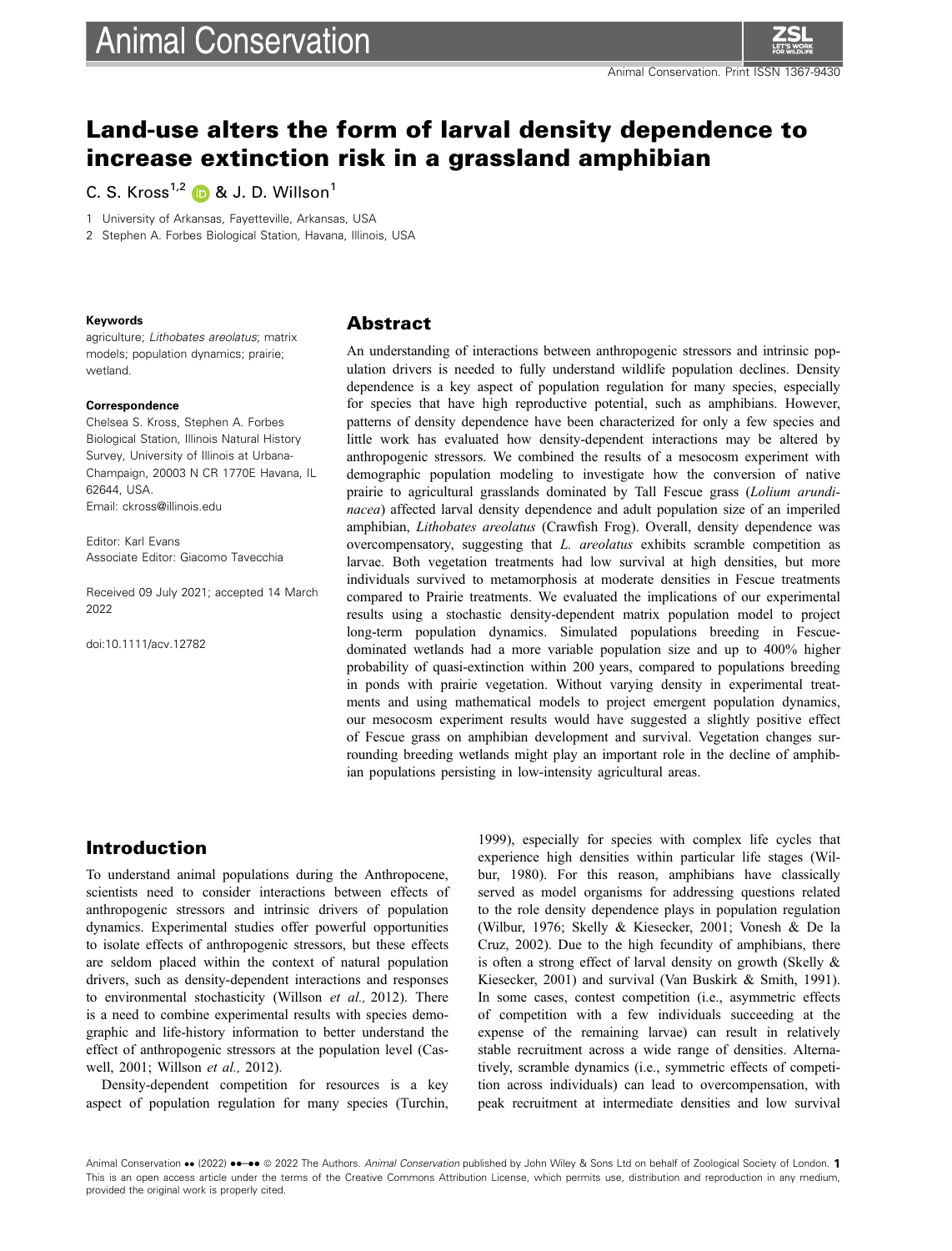at high larval densities (Van Buskirk & Smith, 1991; Altwegg, 2003). In extreme cases, high density can result in complete reproductive failure due to increased development times and failure to metamorphose prior to drying of ephemeral breeding wetlands (Taylor et al., 2005). Although amphibians are among the most threatened vertebrate groups (IUCN 2019), few studies have examined interactions between density dependence and the effects of anthropogenic stressors. Those studies that have examined interactions (e.g., Vonesh & De la Cruz, 2002; Willson et al., 2012) have found that experimental studies can be misleading, if not considered within the context of density dependence. For example, although UV-B radiation can cause sharp decreases in the survival of anuran and salamander eggs, this mortality can be compensated for by competitive release (i.e., reduced density) in the larval stage, resulting in increased survival of larvae to metamorphosis (Vonesh & De la Cruz, 2002).

Land-use change and habitat loss are primary drivers of global amphibian population declines (Stuart et al., 2004). Land-use change can have profound effects on the dynamics of amphibian populations through direct habitat loss and destruction, or through indirect pathways (Foster et al., 2003). Natural landscapes can be altered via changes in producers (algae or vegetation) or trophic down-grading (loss of predators), which have been shown to have strong bottom-up and topdown effects on native species (Fish & Carpenter, 1982; Estes et al., 2011). Changes in the quality or quantity of vegetation that forms the nutrient base in amphibian breeding wetlands can affect larval development and recruitment into the terrestrial adult population (Maerz et al., 2010; Kross et al., 2020). However, little work has evaluated how rearing habitat and density dependence interact to affect recruitment and subsequent population dynamics.

Grasslands and their associated wetlands have become one of the most endangered ecosystems worldwide (Samson & Knopf, 1994). Over 95% of the original tallgrass prairies in the United States have been destroyed (Samson & Knopf, 1994), and many have had their wetlands drained and uplands tilled for agricultural use. As a result, agricultural wetlands are often some of the only suitable amphibian breeding habitats in severely altered landscapes (Knutson et al., 2004). However, spatial subsidies that serve as the resource base for the typically ephemeral wetlands found in grassland habitats have changed because of habitat conversion. Vegetation that dominates seasonally inundated prairie wetlands has been converted from a diverse array of grasses, sedges, and other herbaceous species to monocultures of non-native agricultural vegetation, such as Tall-grass Fescue (Lolium arundinaceum [Schreb., 2017]). Previous work has shown that Fescue grass can positively affect larval amphibian development under well oxygenated, low-density conditions (Kross et al., 2020). Specifically, nitrogen (N) and phosphorous (P) contents are higher in Fescue compared to native prairie vegetation, resulting in increased primary production and increased body size of larvae in Fescue-dominated habitats (Kross et al., 2020). However, it is unclear how this difference in vegetation could change based on larval density or whether the effect could alter the emergent dynamics of amphibian populations.

We combined a mesocosm experiment with mechanistic population modeling to investigate how vegetation composition (native prairie or non-native agriculture-associated vegetation  $[Tall-erass$  Fescue: *L. arundinaceum*]) surrounding breeding wetlands affected density-dependent relationships in larvae of an imperiled prairie amphibian, the Crawfish Frog (Lithobates areolatus), and the implications of these differences for emergent population dynamics, including adult population size and extinction risk. We hypothesized that the survival of larvae would decrease at high densities, leading to overcompensation (scramble dynamics), but that the form of the density-dependent effects on larval survival would differ based on vegetation type. Specifically, we predicted that larvae reared in Fescue would have increased survival at moderate densities due to nutrient composition (Kross et al., 2020), leading to stronger (i.e. more overcompensatory) density dependence. Given that strong overcompensatory density dependence can be destabilizing (May, 1975; Wilbur, 1980; Vonesh & De la Cruz, 2002), we ultimately predicted higher variability in population size and greater stochastic extinction risk in Fescue simulations.

# Materials and methods

### Study species

Lithobates areolatus (Crawfish Frog) occurs throughout much of the historic tall-grass prairie extent of the central United States and has recently experienced precipitous declines throughout its range (Parris & Redmer, 2005). Declines in L. areolatus are largely associated with the loss of suitable terrestrial and aquatic habitat (Parris & Redmer, 2005). The IUCN (Hammerson & Parris, 2004) has listed L. areolatus as near threatened; the species is listed as state endangered in Iowa, Illinois, and Indiana, and is a species of the greatest conservation need in Alabama, Arkansas, Kansas, Kentucky, Louisiana, Mississippi, Missouri, Oklahoma, Tennessee, and Texas. Lithobates areolatus is an explosive breeder, with a breeding season that typically lasts 1–4 weeks (Heemeyer & Lannoo, 2012). Adults spend the non-breeding season in terrestrial burrows relatively far from breeding wetlands, thus the density of adults in the terrestrial landscape is presumably low and populations are thought to be regulated primarily through density dependence at the larval state, as well as by stochastic environmental drivers (Stiles et al., 2016, 2020). They are known to breed in both prairie and agricultural wetlands but have shown a preference for prairie habitats (Baecher et al., 2018). Thus, understanding how vegetation changes surrounding breeding wetlands affect L. areolatus and the species population dynamics could provide important implications for amphibian conservation and management.

#### Mesocosm Experiment

We conducted a mesocosm experiment to evaluate the interactive effects of vegetation type and density dependence on larval survival of L. areolatus at the University of Arkansas Uptown Campus (Fayetteville, Arkansas, USA) following methods similar to those used by Kross et al. (2020). In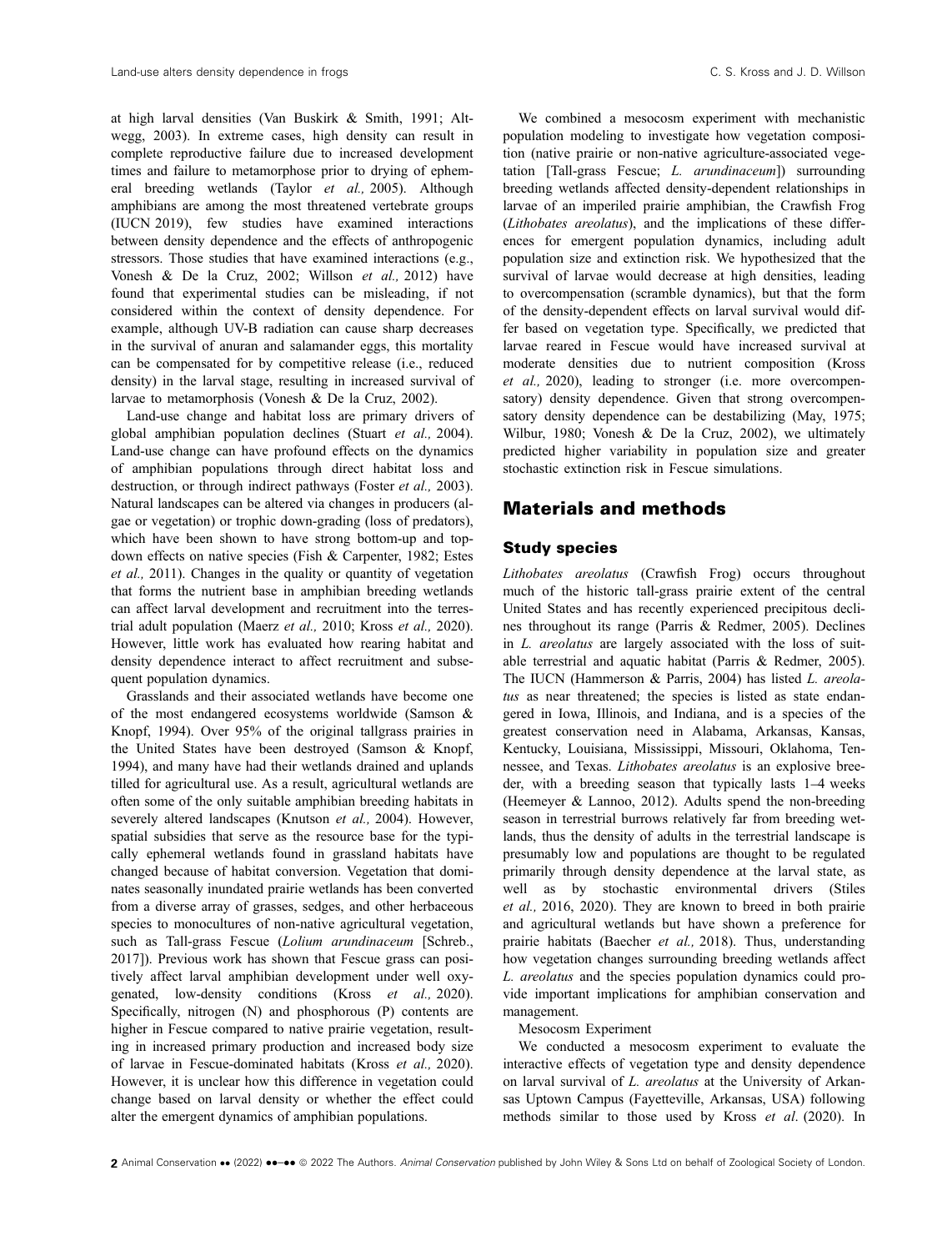2018, we constructed an array of 50, 379 L cattle tanks, each with a surface area of  $0.42 \text{ m}^2$ , and randomly assigned each tank to one of 10 treatments ( $N = 5$  tanks per treatment): five densities (5, 15, 45, 135, and 405) and two vegetation types (Prairie and Fescue). These densities represent larval densities produced by 1 to 20 L. areolatus females ovipositing (mean clutch size =  $5,000$  [Parris & Redmer, 2005]) within a single 100  $m^2$  wetland, which are typical densities for our region (Kross, unpublished data). We collected vegetation for the Fescue and Prairie treatments from local hay fields and a restored prairie (Woosley Wet Prairie Preserve [WWPS], Fayetteville, Arkansas; see Baecher et al., 2018 for more detailed site information). Agricultural wetlands are often surrounded by a monoculture of a single grass species. Therefore, the agricultural vegetation treatment was made up of a single grass species, Tall-grass Fescue (L. arundinaceum). Native prairies have a variety of herbaceous species, which serve as the primary resource base in ephemeral pools used by breeding amphibians (Baecher et al., 2018). Thus, the prairie vegetation included a combination of grasses, sedges (Carex spp., Pychnanthemum spp., and Eleocharis spp.), and forbs (Boltonia asteroids, B. diffusa, and Persicaria spp.). We cut and raked vegetation from the vicinity of known L. areolatus breeding wetlands in February 2018 and the vegetation air dried in the sun for 2 weeks prior to allocation to mesocosms. We filled each mesocosm with 300 L of city water between 19 Feb and 23 Feb 2018. We added 300 g  $(1 \text{ g/L})$  of dry vegetation to tanks on 2 March 2018 after allowing chlorine to dissipate from tanks. We inoculated each tank with 70 mL of a zooplankton/phytoplankton slurry collected from a wetland within WWPS. To prevent colonization by potential competitors (e.g., Hyla versicolor [Gray Treefrog]) and predators (e.g., Odonates), we covered mesocosms with black 30% shade cloth (PAK Unlimited, Inc. Conelia, GA, USA).

In April 2018, we collected three *L. areolatus* egg masses at wetlands in prairie remnants in Northwest Arkansas. All eggs were collected at the same time and had been deposited within hours of each other. We maintained egg masses in aerated pond water in the laboratory until they hatched (~7 days). Once larvae reached Gosner Stage (GS; Gosner, 1960) 25, we haphazardly mixed them, allocated them to density treatments, and transferred them to mesocosms on 22 April 2018. We monitored larvae every 1–3 days throughout development, removed them at the emergence of at least one forelimb (GS 42) and transferred them to the lab until full tail resorption (GS 46). We began a drawdown of mesocosms on 15 August 2018 and removed 50 L of water per week until tanks were emptied on 24 September 2018. Water drawdown mimics natural mid- to latesummer drying of ephemeral breeding habitats, which is typical of L. areolatus breeding wetlands in our region, and is common in experimental studies of amphibian population and community dynamics (e.g., Wilbur, 1976; Roe et al., 2006). We captured all individuals that were at least GS 42 and held them in the lab until full tail resorption. Any larvae that had not reached GS 42 by the final drawdown were considered mortalities. We analyzed the effects

of density and vegetation on L. areolatus larvae survival using a Two-Factor ANOVA with main and interactive effects of Vegetation Type (Fescue vs. Prairie) and Density (categorical) using the Car (Fox & Weisburg, 2019) and Performance (Lüdecke *et al.*, 2020) packages in R v 3.6.3 (R Core Team, 2020). We applied a White adjustment and logit transformed survival probabilities (Warton & Hui, 2011), due to violation of the homogeneity of variances assumption of ANOVA.

### Modeling population dynamics

Density dependence at the larval stage is an important factor regulating amphibian populations (Wilbur, 1980; Willson et al., 2012) and stochastic reproductive failure due to a variety of mechanisms (e.g., wetland hydroperiod, fish invasions, disease outbreak) can affect long-term population viability (Semlitsch et al., 1996; Willson & Hopkins, 2013). We included density-dependent larval survival and varied frequency of stochastic reproductive failure to model the population dynamics of L. areolatus in agricultural and prairie wetlands. Additionally, we ran a deterministic model, with static adult survival and no reproductive failure, to examine underlying population dynamics in the absence of stochastic forcing.

Model Description. —We developed a stochastic stagebased matrix model for L. areolatus populations and parameterized the model to represent populations that breed in either Fescue-dominated or Prairie wetlands. Our model was based on the general amphibian population model proposed by Vonesh & De La Cruz (2002). Briefly, this pre-breeding matrix model included two stages: Juvenile (J) and Adult (A). Adults emerge in the spring to reproduce and lay eggs. The eggs hatch, becoming larvae that metamorphose into juveniles within 3–4 months. Juvenile females mature within 3–5 years in the northern portion of their range (Illinois; Parris & Redmer, 2005), but maturity times are unknown throughout most of their range. A closely related species, L. capito (Gopher Frog), has been extensively studied in the southeast and reaches maturity at 2 years (Jensen & Richter, 2005). Due to the geographic location of our study, we assumed L. areolatus reached reproductive maturity at age two and reproduce annually thereafter. In our matrix, juveniles do not reproduce in their first year and their survival at each time step is  $\sigma_i$ . Adults have an annual survival rate of  $\sigma_a$  and reproduce annually following the formula  $F[A]$ . The model can be expressed in matrix form as:

$$
\begin{bmatrix} J \\ A \end{bmatrix}_{t+1} = \begin{bmatrix} \phi & F[A] \\ \sigma_j & \sigma_a \end{bmatrix} \begin{bmatrix} J \\ A \end{bmatrix}_{t}
$$

The function  $F[A]$  represents the production of juveniles per adult at each yearly time step (Vonesh & De la Cruz, 2002). The  $F[A]$  function is the product of adult sex ratio ( $\rho$ ), annual per capita egg production ( $\phi$ ), egg survival ( $\sigma$ <sub>e</sub>), densitydependent larval survival at that time step  $(\sigma_t)$ , and metamorph survival for the remainder of their first year  $(\sigma_m)$ (Vonesh & De la Cruz, 2002):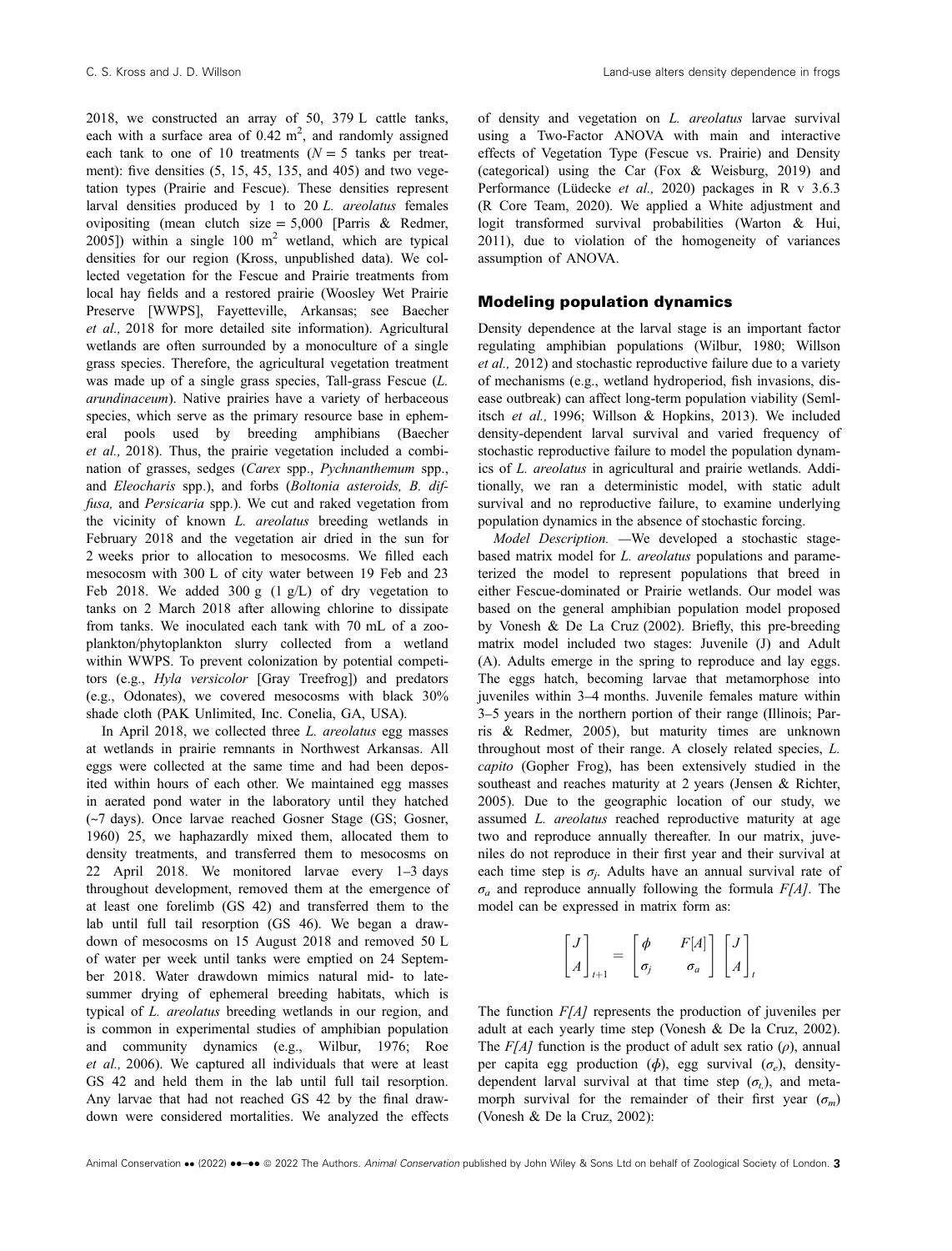$$
F[A] = \rho \phi \sigma_e \sigma_t \sigma_m \tag{1}
$$

Within the  $F[A]$  function, density-dependent larval survival  $(\sigma_t)$  is calculated for each time step using a densitydependent function based on the Beverton-Holt fisheries recruitment model (Beverton & Holt, 1957):

$$
\sigma_t = \sigma_{tmax}/(1+dT)^\gamma \tag{2}
$$

where  $\sigma_{tmax}$  is maximum larval survival at very low density, d is the density-dependent coefficient, gamma  $(y)$  is the density-dependent exponent, and T is initial tadpole density at that timestep, calculated as:

$$
T = \rho \phi \sigma_e A \tag{3}
$$

The density-dependent exponent  $(y)$  in equation 2 determines the form of larval density dependence, with densityindependence (linear relationship between initial density and recruitment) when  $\gamma = 0$ , perfect compensation when  $\gamma = 1$ , and overcompensation when  $\gamma > 1$ . The density-dependent coefficient (d) acts as a scaling factor. In these models, carrying capacity is emergent and varies based on model parameters, rather than being a fixed parameter itself.

#### Model parameterization

We parameterized our model using demographic data from our study and the literature (TABLE 1). Lithobates areolatus exhibit a 1:1 sex ratio as adults (Kinney, 2011), so we assumed a 1:1 offspring sex ratio by setting  $\rho = 0.5$ . Lannoo & Stiles, (2020) documented adult survival rates of 0.35, 0.48, and 0.81 across 3 years and an average adult survival of 0.70 across other years based on a multi-year drift fence study. We set adult survival at 0.75 in our deterministic model and varied annual adult survival probability uniformly between 0.35 and 0.85 in stochastic simulations. We set egg survival to 0.6 based on hatching success of larval leopard frogs in different vegetation types (Adams & Saenz, 2012; Kross et al., 2020). Larval survival was based on the  $\gamma$  and d estimates from our mesocosm experiment (see below). Published data on the survival of juvenile *L. areolatus* are sparse, but Lannoo et al. (2017) state that the probability of a recently metamorphosed juvenile surviving to its first breeding event is 4%, based on unpublished mark-recapture data. We therefore assigned  $\sigma_m$  and  $\sigma_j$  values of 0.2, for a cumulative probability of 0.04 for survival from metamorphosis to first reproduction at age 2.

Prior to parameterizing our model, we transformed our survival data from our mesocosm experiment to survival densities (# surviving per  $m^2$ ) and used equation 2 to determine the  $\gamma$  and  $d$  value that best fit our experimental data for each vegetation treatment. To fit  $\gamma$  and d, we used equation 2 to calculate the density of surviving larvae for a range of  $\gamma$  (1000 increments from 0 to 100) and d (1000 increments from 0 to 0.1) combinations, holding  $\sigma_{tmax}$  constant. For each  $\gamma$  and d combination, we summed the absolute value of the difference between each observed survival density and estimated survival density for each combination of  $\gamma$  and d (i.e., residuals). We then used the  $\gamma$  and d combination with the smallest summed residual value (i.e., best fit) to parameterize simulations for each vegetation type.

We first examined underlying deterministic dynamics of the "Fescue" and "Prairie" parameterizations of our model described above by projecting a 200-year time series and visually examining transient and equilibrium dynamics in the time series. We then conducted stochastic simulations to capture the stochastic nature of amphibian populations in response to annual variation in precipitation and temperature by varying adult survival and the frequency of reproductive failure annually in models parameterized to represent *L. areo*latus populations breeding in a wetland dominated by Fescue or Prairie vegetation. Specifically, we varied adult survival by drawing annually from a uniform distribution between 0.35 and 0.85. In a 16-year study, Semlitsch et al. (1996) found that pond-breeding amphibians experienced catastrophic reproductive failure up to 25% of years due to drying of wetlands prior to metamorphosis. Frequency of catastrophic reproductive failure is not known for L. areolatus, so we set recruitment  $(F[A])$  to zero for a range of potential frequencies: 5%, 10%, 15%, and 20% of years. Since most breeding wetlands used by *L. areolatus* in our study region are ephemeral, the frequencies we used are likely representative of what they experience in nature. All models were constructed and simulated in program R v.3.6.3 (R Core Team, 2020).

#### **Simulations**

We ran 1000 stochastic simulations of a 200-year time series each for a population breeding in a Fescue-dominated wetland and a Prairie wetland under four different frequencies of stochastic reproductive failure (5%, 10%, 15%, and 20% of years). The average life span of a Crawfish Frog is 5 years (Parris & Redmer, 2005), and some individuals have been documented to live up to 10 years in Indiana (Lannoo & Stiles, 2020). Generation time has been suggested as a better scale for estimating extinction risk as even strongly declining species can be viable over short time periods (O'Grady et al., 2008; Reed & McCoy, 2014). Thus, we used a 200-year time series, representing 40 generations, to provide a robust estimate of extinction risk over a biologically relevant time scale (Reed & McCoy, 2014). During each simulation, we monitored average population size and quasi-extinction probability. For our simulations, we set starting adult population size at 1 individual/ $m^2$ , which is near the long-term average for both treatments (see below). Finally, we set a quasi-extinction threshold of  $\langle 0.1 \text{ adults} \rangle$ m<sup>2</sup>. If a population dropped below this value, the population was considered permanently extinct.

# **Results**

### Mesocosm experiment

Density  $(F_{4,40} = 138.5, P < 0.001)$  and Litter type  $(F<sub>1,40</sub> = 4.51, P = 0.04)$  significantly affected larval survival,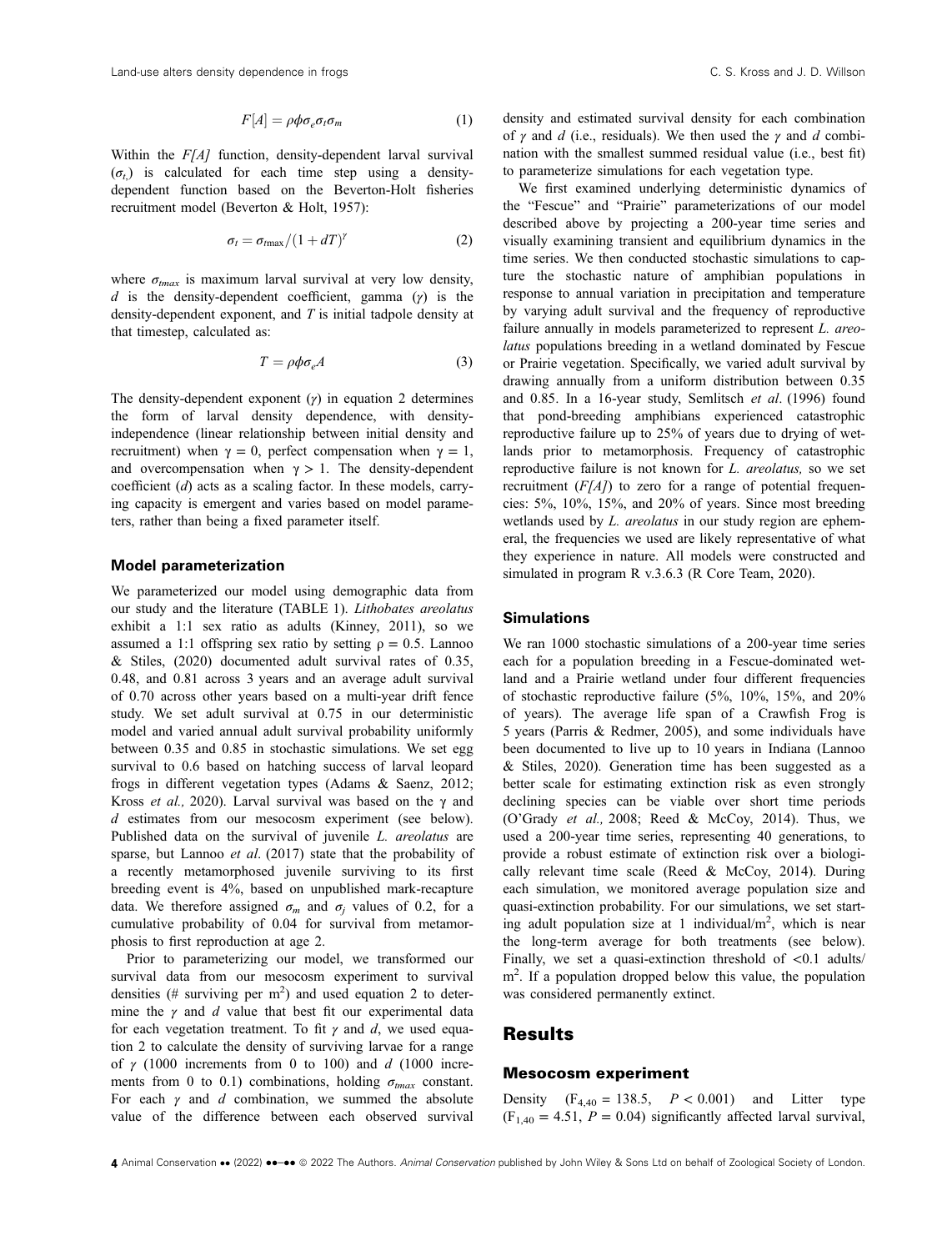and their interaction approached statistical significance  $(F_{4,40} = 2.11, P = 0.10;$  Figure 1). Survival was lowest in the highest density treatments and, generally, survival was higher in Fescue treatments (Figure 1). Average larval survival was high (>50%) in low to moderate density treatments (5, 15, and 45), ranging from 57 to 88% in Fescue treatments and from 53 to 72% in Prairie treatments. The largest difference in average survival between litter type was observed in the moderately-high density (145) with 4% surviving in Prairie treatments compared to 31% in Fescue treatments. Less than 2% of larvae survived to metamorphosis in the highest density (405) in Fescue treatments and less than 3% survived in Prairie treatments. The best-fit curves relating initial density to density of surviving metamorphs in the Prairie and Fescue treatments had a  $\gamma = 2.102$  and  $d = 0.005$ , and  $\gamma = 37.73$  and  $d = 0.0001$ , respectively (Figure 2), suggesting that the larvae within the Fescue treatment exhibited overcompensatory dynamics more strongly than larvae in the Prairie treatment.

### Population simulations

In deterministic simulations that did not include stochastic reproductive failure, average adult population density in Prairie wetland simulations initially overshot carrying capacity, but rapidly returned to a stable equilibrium density of 1.67 per  $m<sup>2</sup>$ of wetland (Figure 3a). Conversely, Fescue wetland simulations exhibited stable limit cycles in the deterministic simulation, oscillating around a lower carrying capacity (0.92–1.19 per  $m<sup>2</sup>$  of wetland) (Figure 3a). In stochastic simulations, average adult density was lower in the Fescue wetland population and was much more variable than that of the Prairie wetland population (Figure 3b). Average adult population density was similar across reproductive failure rates for both Fescue (0.92– 1.04 per  $m<sup>2</sup>$  of wetland) and Prairie (1.06–1.17 per  $m<sup>2</sup>$  of wetland) simulations, but variance increased as failure rates increased from 0.53 to 0.78 SD in Fescue simulations, and from 0.29 to 0.34 SD in Prairie simulations.

Generally, as frequency of reproductive failure events increased, quasi-extinction probability also increased. However, L. areolatus populations in the Fescue simulations were up to four times more likely to go extinct, compared to populations in Prairie (Figure 4). At the lowest reproductive failure frequency quasi-extinction probability was 21% for Fescue and 5% for Prairie population simulations. At the 10% and 15% reproductive failure frequencies, quasiextinction probability was 42% and 52% for Fescue simulations, and 23% and 34% for Prairie population simulations, respectively. At the highest frequency of reproductive failure (20%), quasi-extinction probability was 69% and 54% for Fescue and Prairie populations, respectively.

# **Discussion**

We combined the results of a mesocosm experiment and demographic modeling to demonstrate that density and rearing habitat (vegetation type) affect amphibian population dynamics. Overall, as density increased, survival decreased, indicating strong density dependence in the larval stage. Average survival was similar between vegetation treatments at low and high densities, but survival was much higher in Fescue treatments at the moderate and moderately-high densities compared to Prairie treatments. The steep decline in survival between the moderately-high and high-density Fescue treatments indicates a stronger effect of density dependence, which led to stronger overcompensation when compared to the Prairie treatments. Models parameterized using our experimental data revealed that population size was more variable in Fescue simulations, leading to increased extinction risk compared to Prairie simulations. Thus, the apparently positive effect of Fescue vegetation on recruitment (i.e. higher survival at higher densities) can destabilize population dynamics and increase local extinction risk. Our results highlight that while rearing habitat can differentially affect survival, these data need to be considered within the context of natural population drivers, such as

TABLE 1 Parameter values used to model Lithobates areolatus (Crawfish Frog) population dynamics under varying frequencies of stochastic reproductive failure

| Parameter                                        | Fixed value                                | Source                            |
|--------------------------------------------------|--------------------------------------------|-----------------------------------|
| Clutch size $(\phi)$                             | 5000                                       | Parris and Redmer, 20055          |
| Egg survival $(\sigma_{\alpha})$                 | 0.60                                       | Kross et al., 2020                |
|                                                  |                                            | (see methods description)         |
| Metamorph survival $(\sigma_m)$                  | 0.20                                       | Kinney, 2011; Lannoo et al., 2017 |
|                                                  |                                            | (see methods description)         |
| Juvenile survival $(\sigma_i)$                   | 0.20                                       | Lannoo et al., 2017               |
|                                                  |                                            | (see methods description)         |
| Adult survival $(\sigma_{\rm a})$                | 0.75 (0.35-0.85 in stochastic simulations) | Lannoo & Stiles, 2020             |
|                                                  |                                            | (see methods description)         |
| Maximum larval Survival $(\sigma_{\text{tmax}})$ | 1.00                                       | This Study                        |
| Prairie density-dependent coefficient (d)        | 0.005                                      | This Study                        |
| Prairie density-dependent exponent $(y)$         | 2.102                                      | This Study                        |
| Fescue density-dependent coefficient (d)         | 0.0001                                     | This Study                        |
| Fescue density-dependent exponent $(y)$          | 37.73                                      | This Study                        |

Animal Conservation •• (2022) ••-•• © 2022 The Authors. Animal Conservation published by John Wiley & Sons Ltd on behalf of Zoological Society of London. 5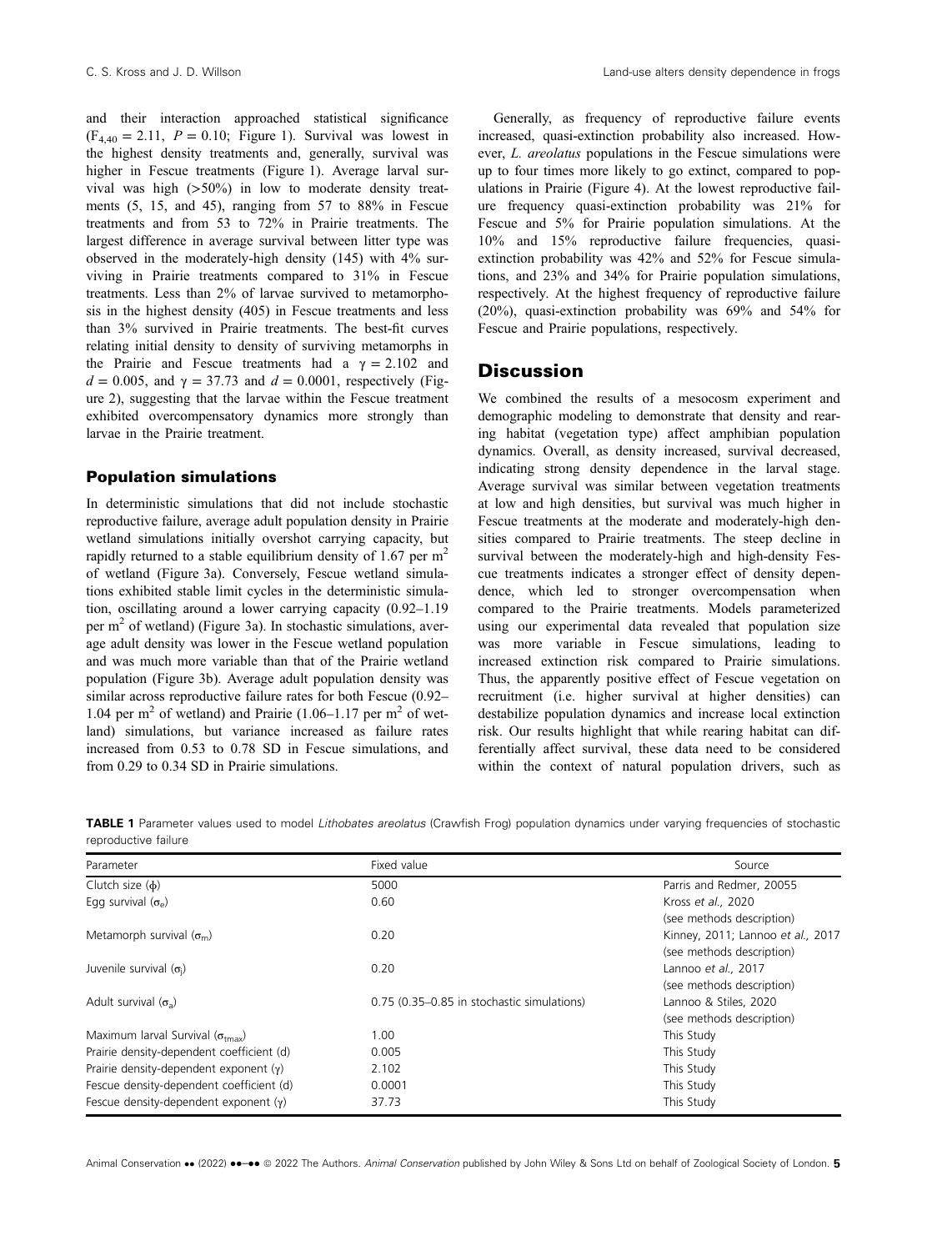

FIGURE 1 Average larval survival (±SE) of Lithobates areolatus (Crawfish Frog) at each of five stocking densities in Fescue and Prairie vegetation treatments.



FIGURE 2 Best fit density-dependent survival curves for Lithobates areolatus (Crawfish Frog) larvae from Fescue and Prairie mesocosms. Gamma (γ) and (d) represent the density-dependent exponent and coefficient, respectively, from equation 2 (see methods). Densities were transformed to represent density per  $m^2$ .

density-dependent larval survival, to infer population-level effects.

Larval survival in our mesocosm experiment was similar at the lowest and highest densities between vegetation treatments, but overall survival was higher in Fescue treatments at moderate and moderately-high (45 and 135) densities, which had important biological consequences. Fitting curves to our survival data revealed a distinct difference in the form of density dependence between the two vegetation treatments; the strength of density dependence was higher within the Fescue treatment, indicating stronger overcompensation. Greater survival of larvae at the moderate and moderately-high densities within Fescue treatments was likely driven by the higher quality of Fescue vegetation. Fescue has a lower C:N ratio than Prairie grass and is more readily broken down by microbes (Kross et al., 2020). As a result, larvae can experience enhanced growth (Kross et al., 2020) and survival, under well-oxygenated conditions.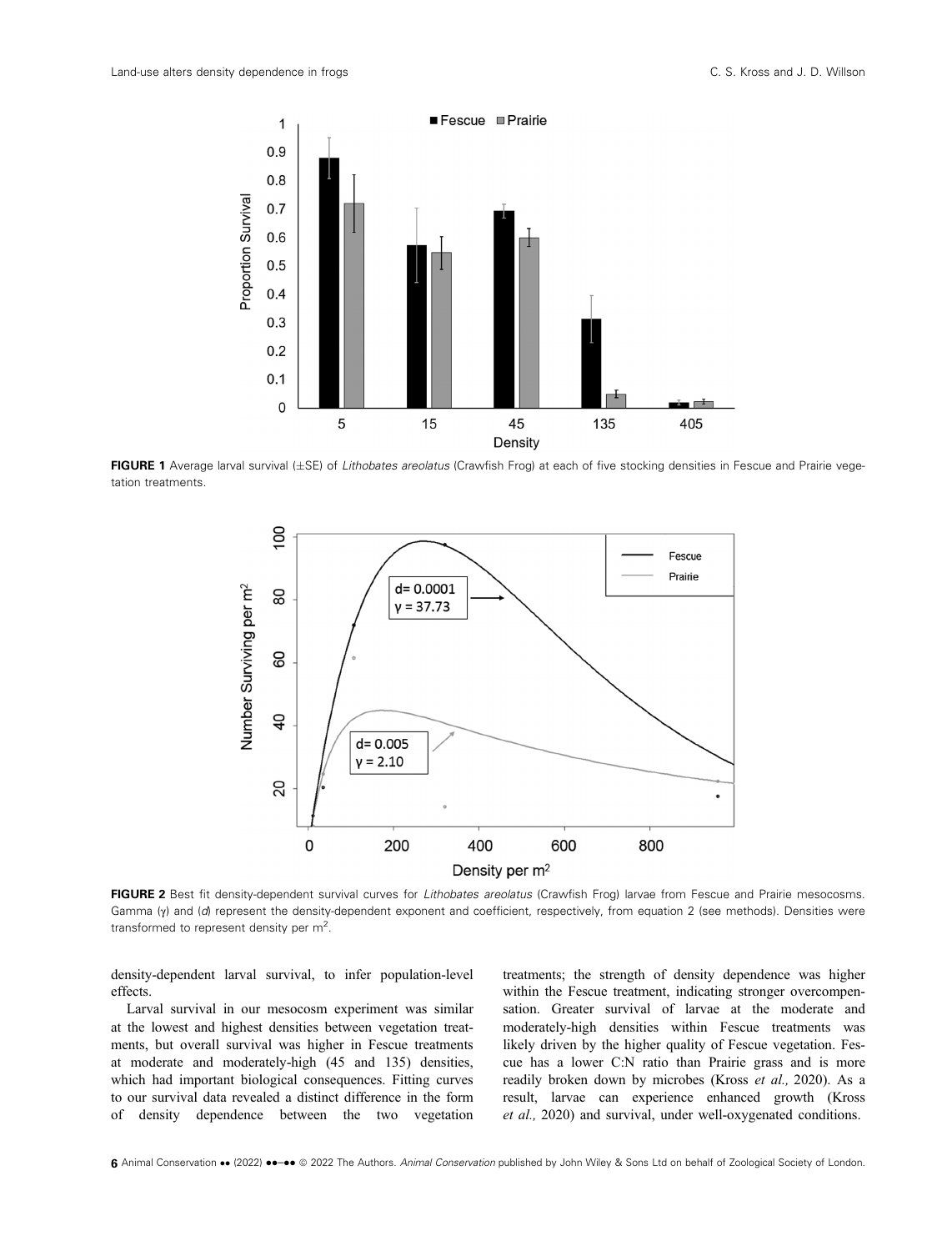



FIGURE 3 (A) Density of adult Lithobates areolatus (Crawfish Frog) in a Fescue and Prairie wetland, predicted from a single 200-year deterministic model simulation. (B) Average density (±SD) of adult L. areolatus in a Fescue and Prairie wetland across 1000 stochastic model simulations under four frequencies of stochastic reproductive failure (5%, 10%, 15%, and 20%).

The results of our mesocosm experiment and population simulations supported our hypotheses that density dependence would be stronger and lead to higher extinction probability in Fescue treatments. While larval survival was generally higher at higher densities in Fescue treatments, density dependence was also stronger (i.e., a more strongly hump-shaped curve; Figure 2), which led to stable limit cycles (Figure 3a) in deterministic simulations. Stable limit population cycles are an indication of unstable dynamics, driven by high intrinsic rates of population increase (Hassell et al., 1976; May & Oster, 1976). Stochastic demographic and environmental forcing (i.e. reproductive failure; May, 1975; Melbourne & Hastings, 2008) can further destabilize population fluctuations, potentially leading to local extinction. Amphibian dynamics are often boom-and-bust; populations can go years without any recruitment and then have a year with favorable conditions where hundreds or thousands of juveniles are recruited into the population (Pechmann et al., 1991). Strong overcompensation as a result of density dependence can exacerbate the boom-and-bust nature of amphibian populations, increasing extinction risk, as observed in our simulations.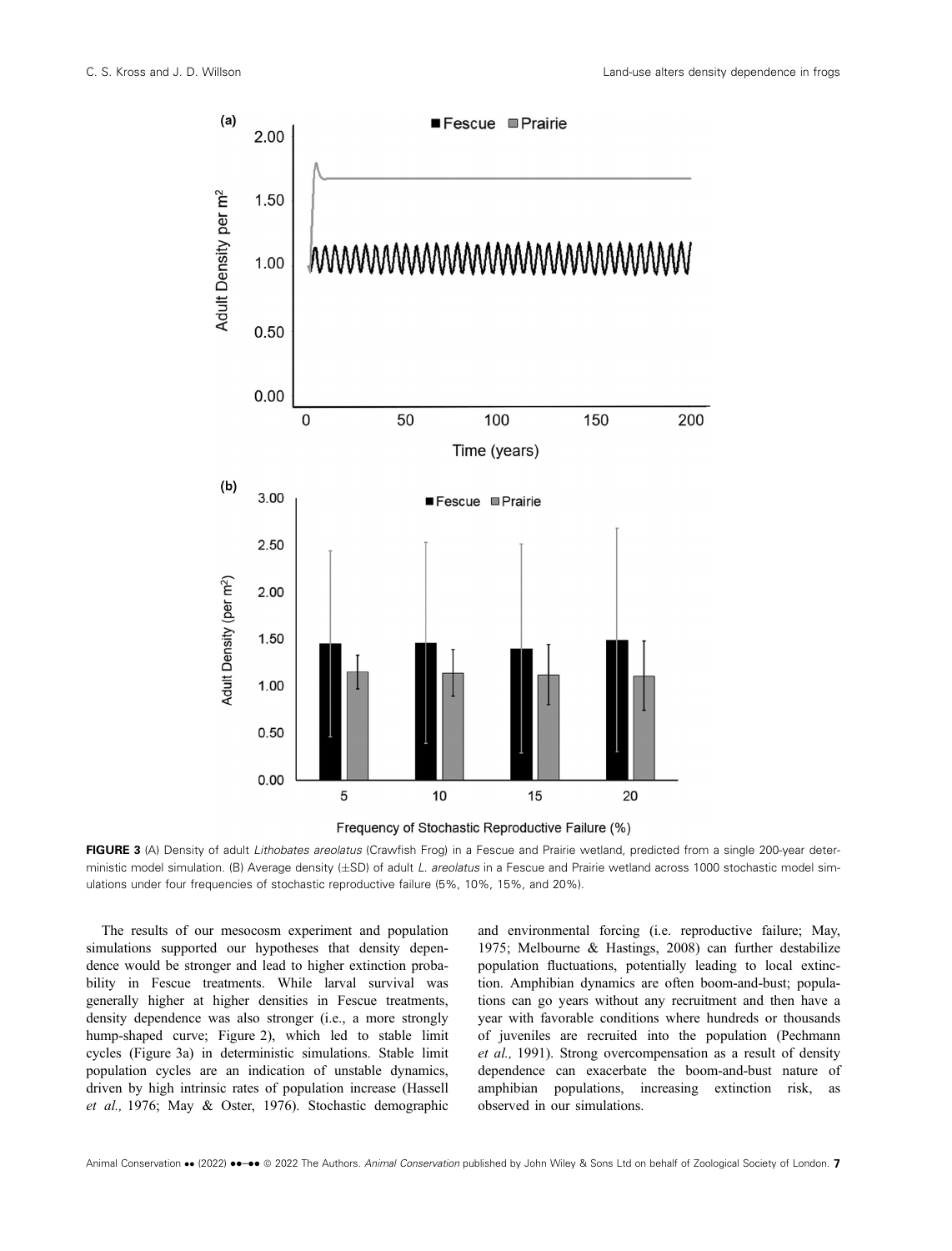

FIGURE 4 Quasi-extinction (N < 0.05 females per m<sup>2</sup>) probability within 200 years under four frequencies of stochastic reproductive failure (5%, 10%, 15%, and 20%) for a simulated Lithobates areolatus (Crawfish Frog) population breeding within a Fescue-dominated wetland and a wetland dominated by mixed Prairie vegetation.

Populations in Fescue simulations were more likely to go extinct due to stronger overcompensation compared to the Prairie populations and extinction risk increased as frequency of stochastic reproductive failure increased. While not incorporated in our model, stochastic variation may also be higher in agricultural wetlands. Amphibians breeding in Fescuedominated wetlands are at a higher risk of reproductive failure due to a dissolved oxygen crash immediately following inundation, caused by increased microbial activity (Kross et al., 2020). If this crash coincides with oviposition, complete mortality of eggs or larvae can occur (Kross et al., 2020). Additionally, many agricultural wetlands have been modified to maintain longer hydroperiods, which can facilitate colonization by fish, making the wetlands temporarily or permanently unsuitable for amphibian reproduction (Boone et al., 2007). Agricultural ponds are also often used by cattle, which can destroy shoreline habitat, decrease water quality, and have been correlated with increased disease prevalence (e.g., Ranavirus; Burton et al., 2009; Schmutzer et al., 2008). Any or all of these factors could lead to increased frequency of reproductive failure in populations breeding in agricultural wetlands, thus increasing extinction probability relative to those breeding in natural wetlands.

Density dependence is an important aspect of animal populations that is often neglected in experimental studies that attempt to link anthropogenic habitat alteration to population decline. The results of our study highlight why consideration of density-dependent processes can be critical to understanding population declines. While some studies do manipulate density, they are usually not comprehensive enough to model emergent effects on population dynamics (e.g., Williams et al., 2008; Cotton et al., 2012). If we had simply compared survival metrics between our vegetation treatments at moderate densities, we would have found that larvae reared in Fescue have higher survival and concluded that Fescue was beneficial for amphibian populations. Manipulating density in conjunction with vegetation treatments allowed us to link the results of our experiment to a population model, which demonstrated that the opposite was true. Our results corroborate previous research demonstrating that population models are needed to fully interpret the results of experimental studies focusing on amphibians (Vonesh & De la Cruz, 2002; Willson et al., 2012). Models from Willson et al. (2012) revealed that some detrimental effects measured in the lab had minor population-level consequences, while others were strong drivers of population dynamics. Integrating the results from manipulative experiments with population models provides a more complete understanding of how individual-level effects scale-up to affect population dynamics, ultimately improving our ability to manage and conserve species.

Although our models revealed a destabilizing effect of Fescue vegetation on anuran population dynamics, there may still be potential for positive effects at larger spatial scales. When considered at the metapopulation scale, the higher population sizes achieved in Fescue simulations might provide a benefit through an increase in the number of dispersing individuals, if there is connectivity among a network of breeding wetlands. For amphibians, most interpopulation dispersal occurs during the juvenile stage (Pittman et al., 2014) and when reproductive success is high, hundreds or thousands of juveniles can disperse to the surrounding landscape, as well as to other sub-populations. While density dependence at the post-metamorphic juvenile stage has been linked to decreased survival at a single pond (Berven, 2009), high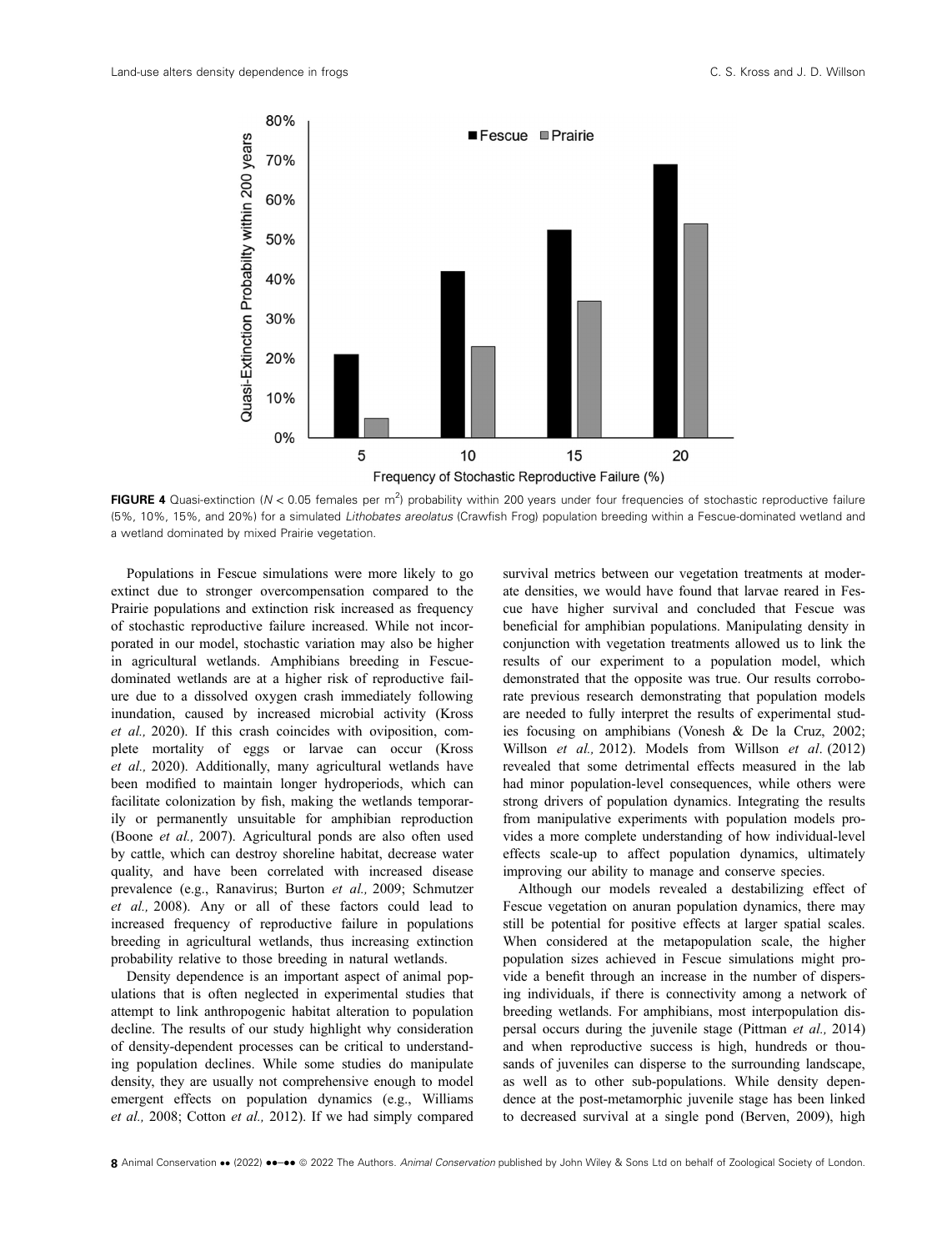juvenile densities at natal ponds might increase the probability of juvenile dispersal (Semlitsch, 2008). As a result, the high number of juveniles produced during "boom" years in agricultural wetlands might have the capacity to serve as 'sources' for nearby 'sink' populations or rescue nearby populations that have gone locally extinct (Willson & Hopkins, 2013). More complex modeling efforts (e.g., Willson & Hopkins, 2013) and a better understanding of juvenile dispersal parameters are needed to fully explore these hypotheses.

Considering the effect of habitat degradation (i.e. changes in vegetation) within the context of density dependence might provide a better understanding of population declines and local extinction. Habitat alteration is associated with the decline of multiple species across taxonomic groups (Gaston & Fuller, 2008). In our system, replacing the vegetation forming the nutrient base of breeding wetlands increases the risk of reproductive failure (Kross et al., 2020) and alters the strength of larval density dependence. The conversion of grassland habitats for agriculture has changed breeding wetland conditions, making them less suitable for grasslandassociated species (Balas et al., 2012). Our results suggest that vegetation changes surrounding breeding wetlands might play an important role in the decline of open canopy and prairie-associated amphibian populations persisting in lowintensity agricultural areas. Further, there is a need for understanding the effects of vegetation changes in grasslands on adults in terrestrial habitats. Direct mortality as a result of human or agricultural activities (e.g., mowing, trampling, soil compaction, etc) or indirect effects on growth, survival, reproduction, or dispersal resulting from changes in the food base, predator community, vegetation structure, or abiotic environment (e.g. thermal or hydric conditions, burrow availability, etc.) could all present additional threats to amphibian populations.

Anthropogenic enrichment is a consequence of land-use change and has the potential to greatly affect the dynamics of populations and communities (Porter et al., 2013). We found that enrichment (i.e., increased N and P from Fescue vegetation) can exacerbate boom-and-bust dynamics by increasing the amplitude of population oscillations, leading to a destabilization of population dynamics. Our results align well with other studies that have demonstrated destabilizing effects of enrichment through what is known as the paradox of enrichment (i.e., loss of stability in consumer-resource dynamics after resource enrichment; Rosenzweig, 1971). Forms of enrichment can include direct pollution of terrestrial and aquatic habitats with nutrients (e.g., Nitrogen and Phosphorus), however, less obvious forms of enrichment such as altering the dominant vegetation within an ecosystem can have similar effects. Further research combining experimental manipulation and population modeling is needed to understand how anthropogenic enrichment and other stressors interact with animal population dynamics to affect extinction risk.

# Acknowledgments

We thank Mackenzie Bramlett, Max Carnes-Mason, Dr. Jackie Guzy, Larry Kamees, Kelly Magoulick, Dr. Jennifer Mortensen, Dr. Kyle Quinn, Ethan Royal, Dr. Meredith Swartwout, and Mallory Toste for their help in experiment set-up and data collection. We also thank Drs Steve Beaupre, Jeff Briggler, and Dan Magoulick for project guidance and comments on early versions of this manuscript. For site access and support, we thank the City of Fayetteville and Woolsey Wet Prairie Sanctuary, especially Jeff Hickle and Bruce Shackleford.

# Funding

Funding for this project was partially provided by the University of Arkansas and a PEO International Scholar Award.

# Author contributions

CSK and JDW conceived the study. CSK collected data and completed analysis with input from JDW. CSK led writing with contributions from JDW.

### Data availability statement

Data are available via reasonable request to the corresponding author.

# References

- Adams, C.K. & Saenz, D. (2012). Leaf litter of invasive Chinese tallow (Triadica sebifera) negatively affects hatching success of an aquatic breeding anuran, the southern leopard frog (Lithobates sphenocephalus). Can. J. Zool. 90, 991–998.
- Altwegg, R. (2003). Multistage density dependence in an amphibian. Oecologia 136, 46–50.
- Baecher, J.A., Vogrinc, P.N., Guzy, J.C., Kross, C.S. & Willson, J.D. (2018). Herpetofaunal communities in restored and unrestored remant tallgrass prairie and associated wetlands in Northwest Arkansas, USA. Wetlands 38, 157–168.
- Balas, C.J., Euliss, N.H., & Mushet, D.M. (2012). Influence of conservation programs on amphibians using seasonal wetlands in the Prairie Pothole Region. Wetlands 32, 333–345.
- Berven, K.A. (2009). Density dependence in the terrestrial stage of wood frogs: Evidence from a 21-year population study. Copeia 2009, 328–338.
- Beverton, R.J.H. & Holt, S.J. (1957). On the dynamics of exploited fish populations. London, UK: Chapman and Hall.
- Boone, M.D., Semlitsch, R.D., Little, E.E. & Doyle, M.C. (2007). Multiple stressors in amphibian communities: effects of chemical contamination, bullfrogs, and fish. Ecol. Apps. 17, 291–301.
- Burton, E.C., Gray, M.J., Schmutzer, A.C. & Miller, D.L. (2009). Differential responses of postmetamorphic amphibians to cattle grazing in wetlands. J. Wildlife Manage. 73, 269–277.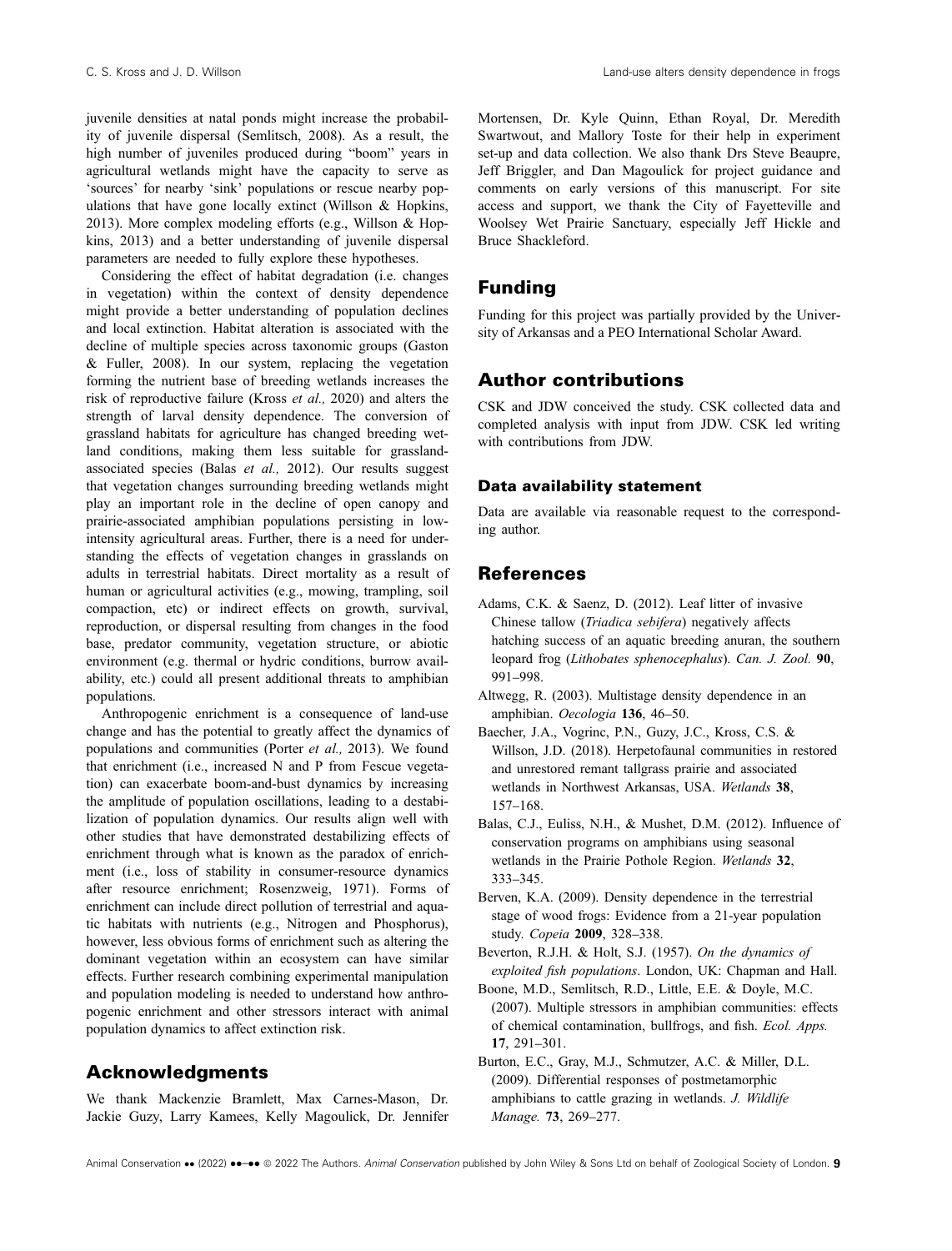Caswell, H. (2001). Matrix population models, 2nd edn. Sunderland, MA: Sinauer Associates.

- Cotton, T.B., Kwiatkowski, M.A., Saenz, D. & Collyer, M. (2012). Effects of an invasive plant, Chinese tallow (Triadica sebifera), on development and survival of anuran larvae. J. Herpetol. 46, 186–193.
- Estes, J.A., Terborgh, J., Brashares, J.S., Power, M.E., Berger, J., Bond, W.J., Carpenter, S.R., Essington, T.E., Holt, R.D., Jackson, J.B. & Marquis, R.J. (2011). Trophic downgrading of planet earth. Science 333, 301–306.
- Fish, D. & Carpenter, S.R. (1982). Leaf litter and larval mosquito dynamics in tree-hole ecosystems. Ecology 63, 283–288.

Fox, J. & Weisburg, S. (2019). A  $\{R\}$  companion to applied regression, 3rd edn. Thousand Oaks, CA: Sage.

- Foster, D., Swanson, F., Aber, J., Burke, I., Brokaw, N., Tilman, D. & Knapp, A. (2003). The importance of land-use legacies to ecology and conservation. Bioscience 53, 77–88.
- Gaston, K.J. & Fuller, R.A. (2008). Commonness, population depletion, and conservation biology. Trends Ecol. Evol. 23, 14–19.

Gosner, K.L. (1960). A simplified table for staging anuran embryos and larvae with notes on identification. Herpetologica 16, 183–190.

Hammerson, G. & Parris, M. (2004). Lithobates areolatus. The IUCN Red List of Threatened Species 2004: e.T58546A11799946. Downloaded on 26 June 2020. [https://](https://doi.org/10.2305/IUCN.UK.2004.RLTS.T58546A11799946.en) [doi.org/10.2305/IUCN.UK.2004.RLTS.T58546A11799946.](https://doi.org/10.2305/IUCN.UK.2004.RLTS.T58546A11799946.en) [en](https://doi.org/10.2305/IUCN.UK.2004.RLTS.T58546A11799946.en).

Hassell, M.P., Lawton, J.H. & May, R.M. (1976). Patterns of dynamical behavior in single-species populations. J. Ani. Ecol. 45, 471–486.

Heemeyer, J.L. & Lannoo, M.J. (2012). Breeding migrations in crawfish frogs (Lithobates areolatus): long-distance movements, burrow philopatry, and mortality in a nearthreatened species. Copeia 2012, 440–450.

International Union for Conservation of Nature (IUCN). The IUCN Red List of Threatened Species. [https://www.](https://www.iucnredlist.org/) [iucnredlist.org/](https://www.iucnredlist.org/). Accessed on 26 June 2020.

Jensen, J.B. & Richter, S.C. (2005). Rana capito, gopher frog. P.536-538. In : Amphibian declines: the conservation status of United States Species536–538Lannoo, M.J. (Ed.) : University of California Press. Berkeley.

Kinney, V. C. (2011). Adult survivorship and juvenile recruitment in populations of Crawfish Frogs (Lithobates areolatus) with additional consideration of the population sizes of associated pond breeding species. (MS thesis) Indiana State University, Terre Haute, Indiana.

Knutson, M.G., Richardson, W.B., Reineke, D.M., Gray, B.R., Parmelee, J.R. & Weick, S.E. (2004). Agricultural ponds support amphibian populations. Ecol. Appl. 14, 669–684.

Kross, C.S., Dodd, A.K., Mariage, P.L. & Willson, J.D. (2020). Timing of oviposition influences the effects of a non-native grass on amphibian development. Oecologia 194, 113–122.

- Lannoo, M.J., Stiles, R.M., Sisson, M.A., Swan, J.W., Terrell, V.C.K. & Robinson, K.E. (2017). Patch dynamics inform management decisions in a threatened frog species. Copeia 105, 53–63.
- Lannoo, M.J. & Stiles, R.M. (2020). The call of the crawfish frog. Boca Raton, FL: CRC Press.
- May, R.M. (1975). Biological populations obeying difference equations: stable points, stable cycles, and chaos. J. Theo. Biol. 51, 511–524.
- Lüdecke, D., Ben-Shachar, M.S., Patil, I., Waggoner, P. & Makowski, D. (2020). performance: An R package for assessment, comparison, and testing of statistical models. J. Open Source Softw 6, 3139. [https://doi.org/10.21105/joss.](https://doi.org/10.21105/joss.03139) [03139](https://doi.org/10.21105/joss.03139)
- May, R.M. & Oster, G.F. (1976). Bifurcations and dynamic complexity in simple ecological models. Am. Nat. 110, 573–599.
- Maerz, J.C., Cohen, J.S. & Blossey, B. (2010). Does detritus quality predict the effect of native and nonnative plants on the performance of larval amphibians? Freshw. Biol. 55, 1694–1704.
- Melbourne, B.A. & Hastings, A. (2008). Extinction risk depends strongly on factors contributing to stochasticity. Nature 454, 100–103.
- O'Grady, J.J., Reed, D.H., Brook, B.W. & Frankham, R. (2008). Extinction risk scales better to generations than to years. Anim. Conserv. 11, 442–451.
- Parris, M.J. & Redmer, M. (2005). Rana areolata. In : Amphibian declines: the conservation status of United States Species: 526-528Lannoo, M.J. (Ed.) : University of California Press. Berkeley.
- Pechmann, J.H., Scott, D.E., Semlitsch, R.D., Caldwell, J.P., Vitt, L.J. & Gibbons, J.W. (1991). Declining amphibian populations: the problem of separating human impacts from natural fluctuations. Science 253, 892–895.

Pittman, S.E., Osbourn, M.S. & Semlitsch, R.D. (2014). Movement ecology of amphibians: a missing component for understanding population declines. Biol. Conserv. 169, 44–53.

- Porter, E.M., Bowman, W.D., Clark, C.M., Compton, J.E., Pardo, L.H. & Soong, J.L. (2013). Interactive effects of anthropogenic nitrogen enrichment and climate change on terrestrial and aquatic biodiversity. Biogeochemistry 114, 93–120.
- R Core Team. (2020). R: a Language and Environment for Statistical Computing. Vienna, Austria: R foundation for statistical computing. [https://www.R-project.org.](https://www.r-project.org)

Reed, J.M. & McCoy, E.D. (2014). Relation of minimum viable populations size to biology, time frame, and objective. Conserv. Biol. 28, 867–870.

Roe, J.H., Hopkins, W.A., DuRant, S.E. & Unrine, J.M. (2006). Effects of competition and coal-combustion wastes on recruitment and life history characteristics of salamanders in temporary wetlands. Aquat. Ecol. 79, 176–184.

Rosenzweig, M.L. (1971). The paradox of enrichment: destabilization of exploitation ecosystems in ecological time. Science 171, 385–387.